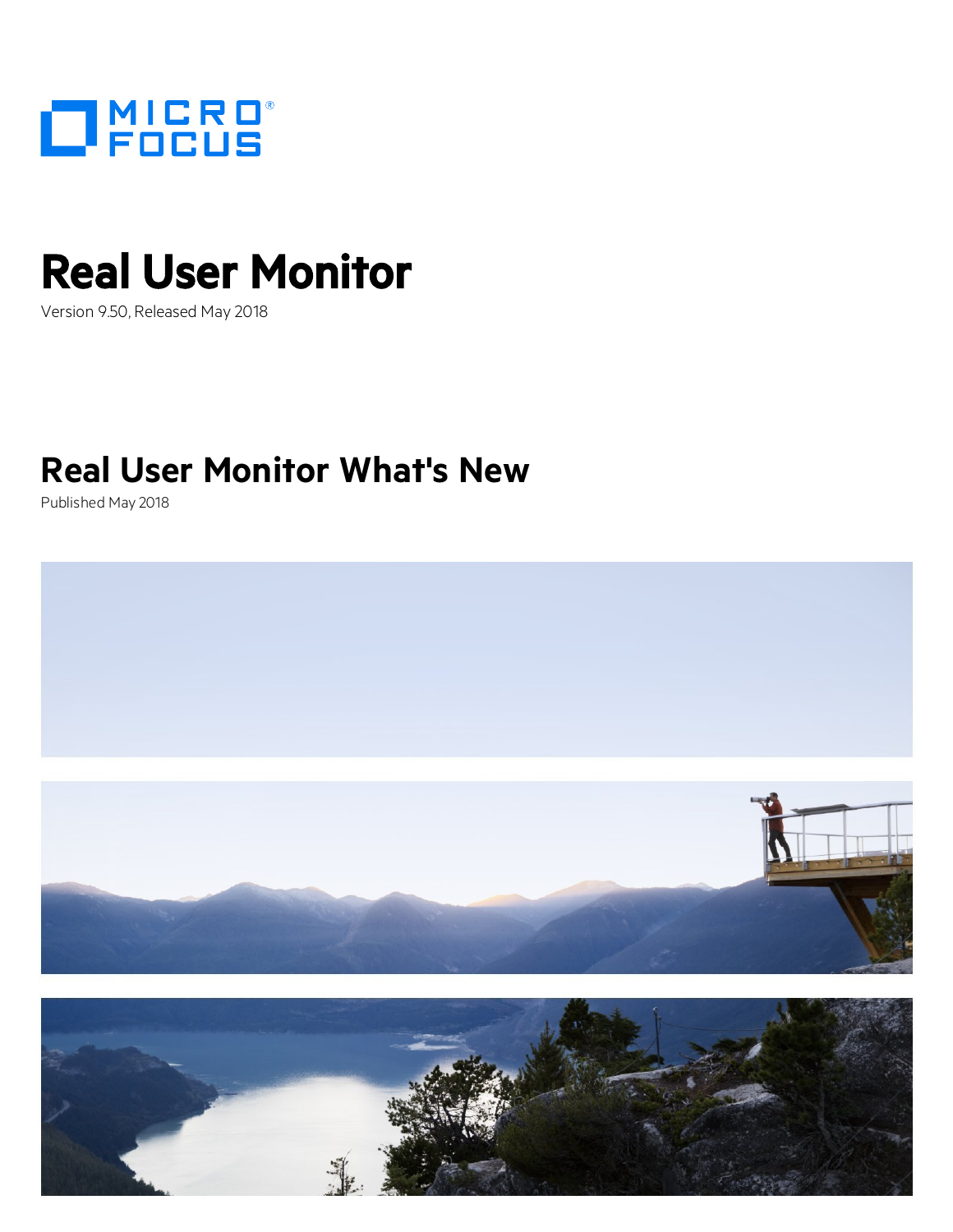### Legal Notices

### Disclaimer

Certain versions of software and/or documents ("Material") accessible here may contain branding from Hewlett-Packard Company (now HP Inc.) and Hewlett Packard Enterprise Company. As of September 1, 2017, the Material is now offered by Micro Focus, a separately owned and operated company. Any reference to the HP and Hewlett Packard Enterprise/HPE marks is historical in nature, and the HP and Hewlett Packard Enterprise/HPE marks are the property of their respective owners.

#### **Warranty**

The only warranties for products and services of Micro Focus and its affiliates and licensors ("Micro Focus") are set forth in the express warranty statements accompanying such products and services. Nothing herein should be construed as constituting an additional warranty. Micro Focus shall not be liable for technical or editorial errors or omissions contained herein. The information contained herein is subject to change without notice.

### Restricted Rights Legend

Contains Confidential Information. Except as specifically indicated otherwise, a valid license is required for possession, use or copying. Consistent with FAR 12.211 and 12.212, Commercial Computer Software, Computer Software Documentation, and Technical Data for Commercial Items are licensed to the U.S. Government under vendor's standard commercial license.

### Copyright Notice

© Copyright 2005 - 2018 Micro Focus or one of its affiliates

### Trademark Notices

Adobe® and Acrobat® are trademarks of Adobe Systems Incorporated.

AMD and the AMD Arrow symbol are trademarks of Advanced Micro Devices, Inc.

Google™ and Google Maps™ are trademarks of Google Inc.

Intel®, Itanium®, Pentium®, and Intel® Xeon® are trademarks of Intel Corporation in the U.S. and other countries.

iPod is a trademark of Apple Computer, Inc.

Java is a registered trademark of Oracle and/or its affiliates.

Microsoft®, Windows®, Windows NT®, Windows® XP, and Windows Vista® are U.S. registered trademarks of Microsoft Corporation.

Oracle is a registered trademark of Oracle Corporation and/or its affiliates.

UNIX® is a registered trademark of The Open Group.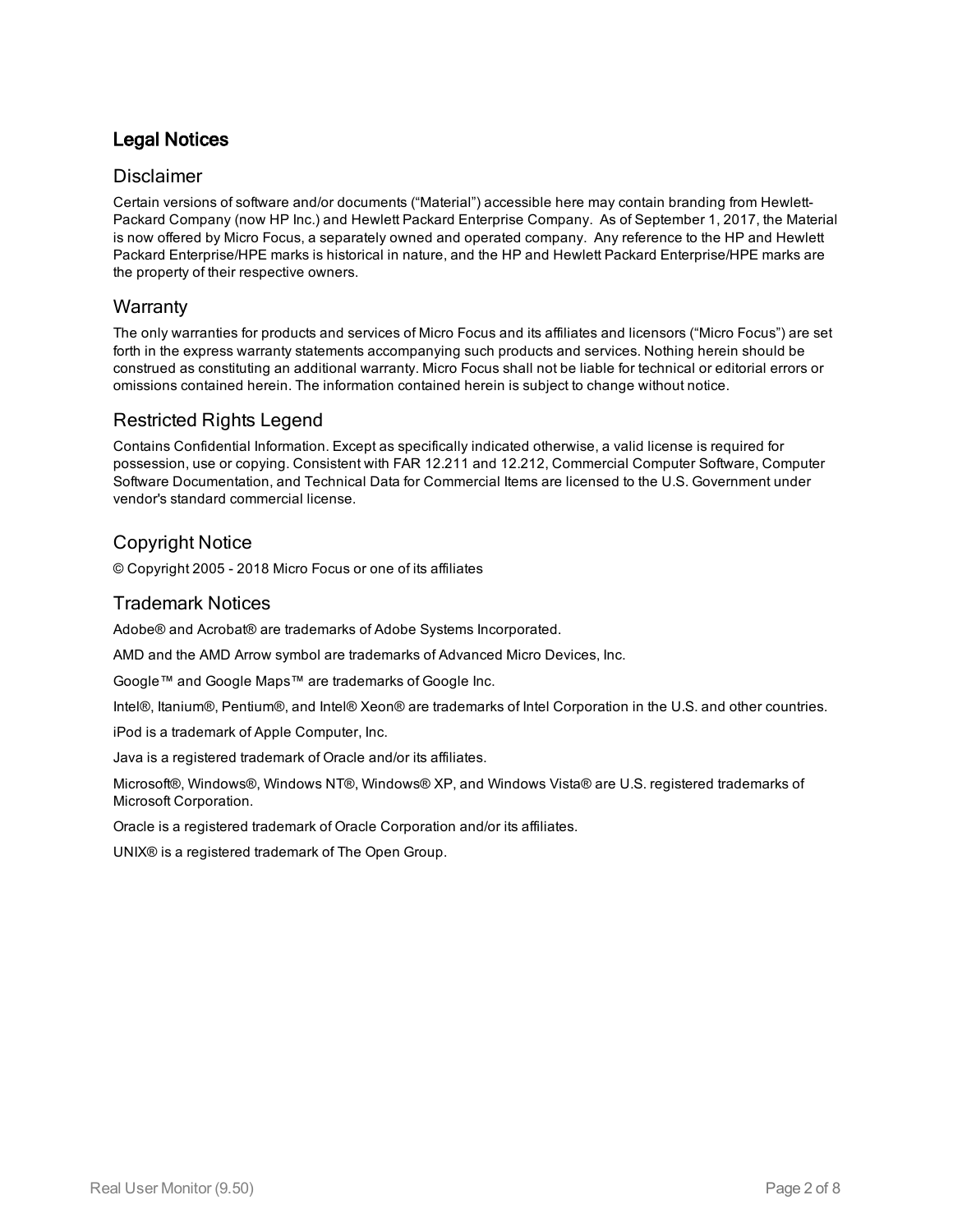### **Contents**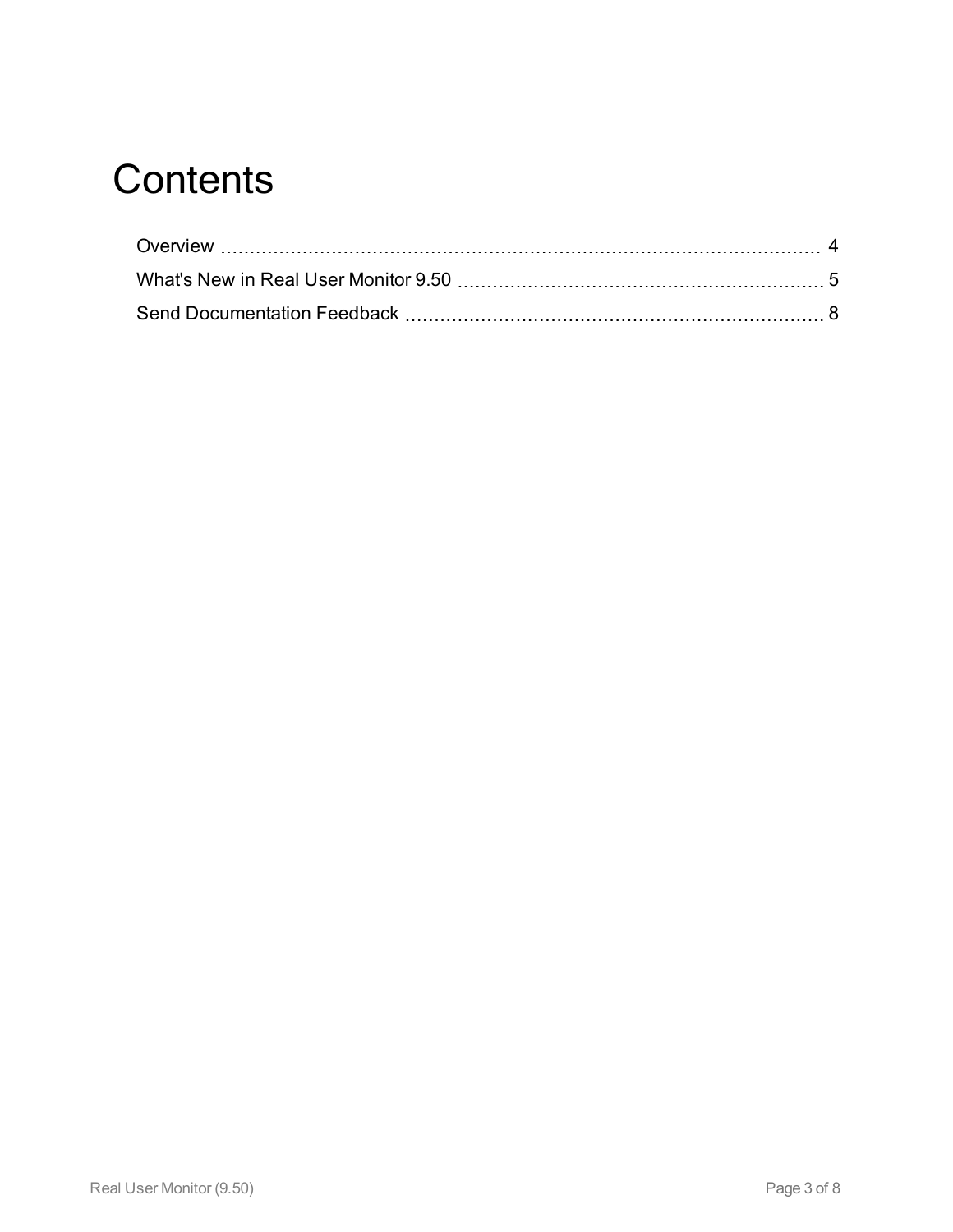### <span id="page-3-0"></span>**Overview**

This document provides information about new features and enhancements in Real User [Monitor](#page-4-0) (RUM) 9.50.

For release information for Real User Monitor 9.50, and other documentation, see the Real User Monitor Release Notes in the [Software](https://softwaresupport.softwaregrp.com/) Support web site (https://softwaresupport.softwaregrp.com/).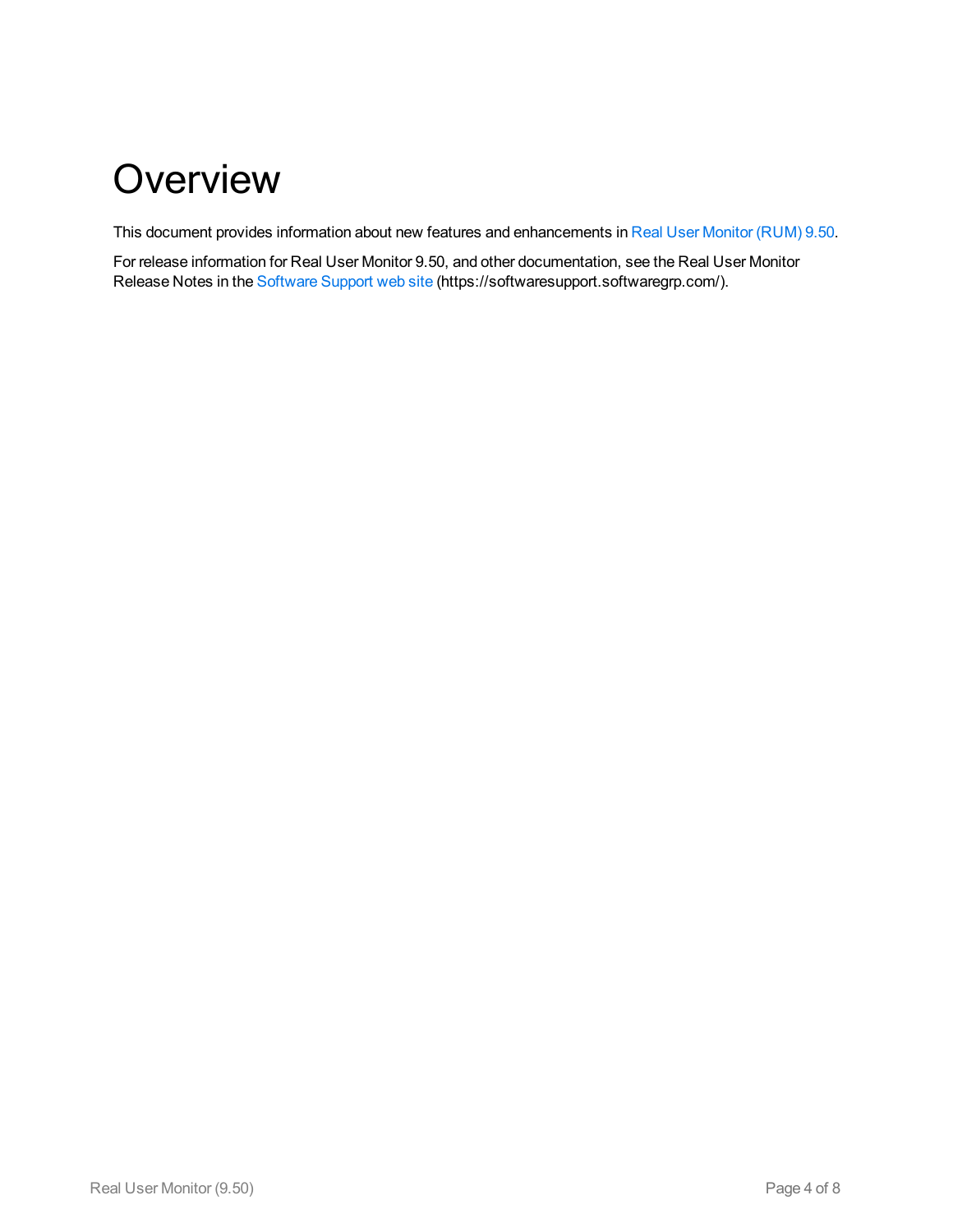## <span id="page-4-0"></span>What's New in Real User Monitor 9.50

RUM 9.50 includes the following features and enhancements:

### **Diebold ATM protocol support:**

RUM is now able to monitor Diebold ATM applications. Using RUM, an application owner can monitor and isolate the cause of performance and availability issues for Diebold applications.

| Monitoring                 |                          |                               |                            |                                |                                                                                             |             |                 |
|----------------------------|--------------------------|-------------------------------|----------------------------|--------------------------------|---------------------------------------------------------------------------------------------|-------------|-----------------|
| Monitoring                 | <b>Script Repository</b> |                               | Alerts                     | <b>Settings</b>                |                                                                                             |             |                 |
| Browse Search and Replace  |                          |                               | Application "ATM-Mon1"     |                                |                                                                                             |             |                 |
| $O*$ $ C2$ $ C2$           |                          |                               |                            |                                |                                                                                             | General     | Data Collection |
| <b>End User Locations</b>  |                          | $\blacksquare$                | <b>Monitoring Settings</b> |                                |                                                                                             |             |                 |
| C1                         |                          | <b>BPM</b> RUM                | Status:                    | ◉ Active ◯ Inactive            |                                                                                             |             |                 |
| E- End User Locations      |                          |                               |                            |                                |                                                                                             |             |                 |
| ART Location               | ۰                        | ۰                             | Protocol:                  | <b>NDC_Diebold</b>             |                                                                                             |             |                 |
| ART Location<br>O ATM-Mon1 | ۰                        | $\bullet$<br>$\bullet$        | Template name:             | <b>NDC Diebold</b>             |                                                                                             |             |                 |
| <b>Brazil</b>              |                          | ۰                             | * Tjer name:               | NDC_Diebold                    |                                                                                             |             |                 |
| <b>E</b> C France modified |                          | $\bullet$                     | Profile database:          | HUEL HASTER PRINT              |                                                                                             |             |                 |
| Modified name              |                          | ٥                             |                            |                                |                                                                                             |             |                 |
| O UNKNOWN                  |                          | ō                             | <b>Engines</b>             | AUGUST 1990 - MOUVILLE         |                                                                                             |             |                 |
| ⊕ ⊙usa                     |                          | ٥<br>$\overline{\phantom{a}}$ | Downtime / Event Schedule  |                                |                                                                                             |             |                 |
|                            |                          |                               | Application Location       |                                |                                                                                             |             |                 |
|                            |                          |                               |                            |                                | Use host IP ranges or both filters and host IP ranges to determine the application location |             |                 |
|                            |                          |                               | $*$ 0 $\times$             |                                |                                                                                             |             |                 |
|                            |                          |                               |                            | <b>IP Range</b>                |                                                                                             | <b>Port</b> | <b>SSL</b>      |
|                            |                          |                               | к<br>ıъ                    | THE FORE FOR DELIVER PRETORIES | 7001                                                                                        |             |                 |
|                            |                          |                               |                            |                                |                                                                                             |             |                 |
|                            |                          |                               |                            |                                |                                                                                             |             |                 |
|                            |                          |                               |                            |                                |                                                                                             |             |                 |
|                            |                          |                               |                            |                                |                                                                                             |             |                 |

**Note:** The Diebold ATM parser is in beta mode. The implementation supports parsing the ATM main transactions. Parsing of maintenance messages is not supported.

#### **SSDB protocol support:**

RUM now supports monitoring for the SSDB protocol. SSDB is widely used by many Internet companies, to benefit from its high performance, key-value NoSQL database capability.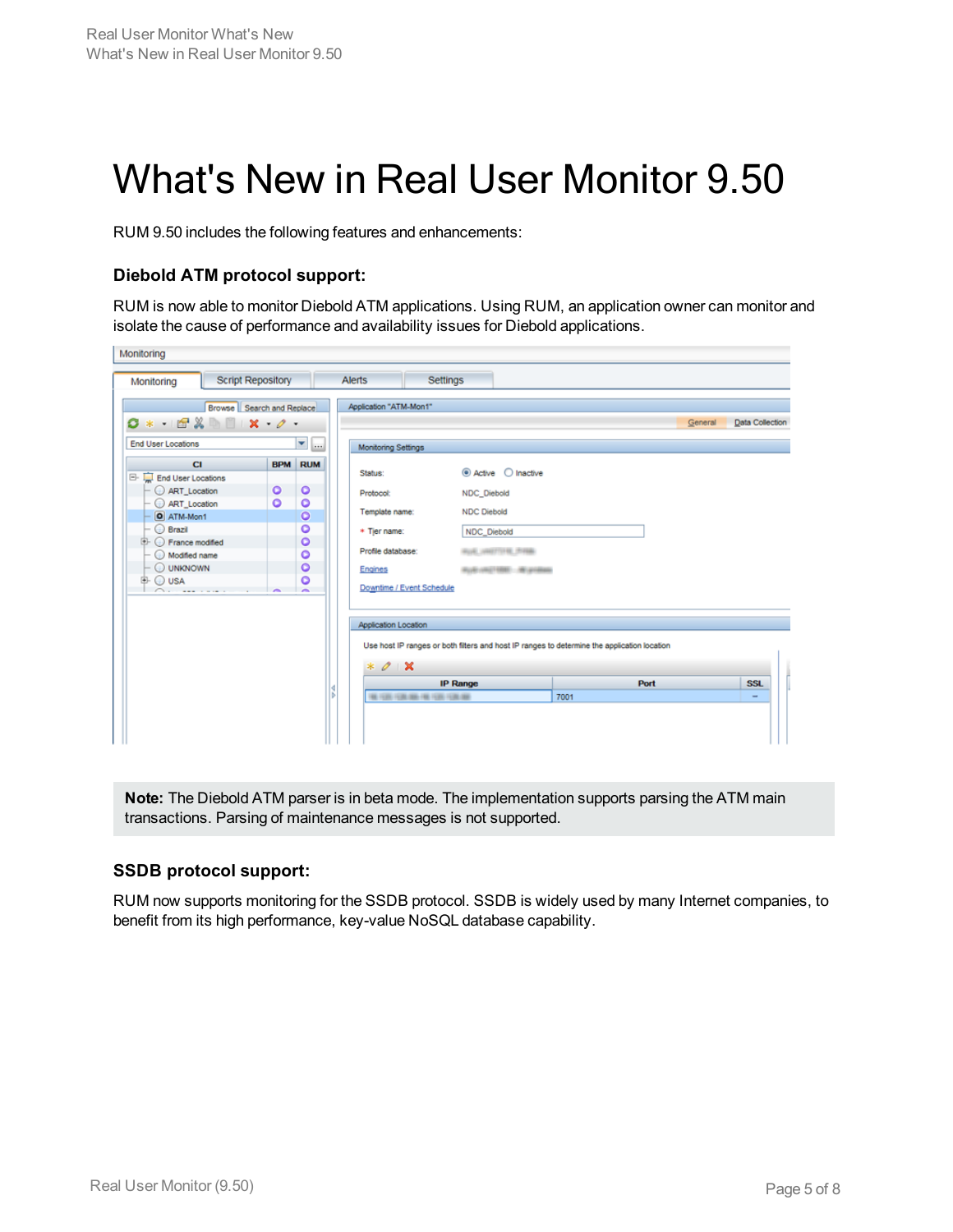| Analysis Reports > RUM Session Analyzer > Session Details                                                       |                                                                   |                                 |                            |                                     |                       |        |                         |                      |                              |       |                                                       |              |         |
|-----------------------------------------------------------------------------------------------------------------|-------------------------------------------------------------------|---------------------------------|----------------------------|-------------------------------------|-----------------------|--------|-------------------------|----------------------|------------------------------|-------|-------------------------------------------------------|--------------|---------|
| <b>Status Reports</b>                                                                                           | Analysis Reports                                                  | Alerts                          | <b>Production Analysis</b> | <b>Business Process Recognition</b> | <b>Mobile Reports</b> |        |                         |                      |                              |       |                                                       |              | $\circ$ |
|                                                                                                                 | Session Details 5/25/2017 12:52 PM-12:54 PM (GMT+02:00) Jerusalem |                                 |                            |                                     |                       |        |                         |                      |                              |       |                                                       |              |         |
| ▶ Refresh コ * ▲ * 吸                                                                                             |                                                                   |                                 |                            |                                     |                       |        |                         |                      |                              |       |                                                       |              |         |
| Properties                                                                                                      |                                                                   |                                 |                            |                                     |                       |        |                         |                      |                              |       |                                                       |              |         |
| <b>Start time:</b>                                                                                              | 5/25/2017 12:53 PM                                                |                                 |                            |                                     |                       |        |                         |                      |                              |       |                                                       |              | $\sim$  |
| <b>Application:</b>                                                                                             | 0.00<br>Latency (ms):<br>ssdb-test<br>10.129.3.132                |                                 |                            |                                     |                       |        |                         |                      |                              |       |                                                       |              |         |
| End user<br>subgroup:                                                                                           | Others<br>[0.0.0.0-255.255.255.255]                               | Client IP:<br>Client host name: | <b>N/A</b>                 |                                     |                       |        |                         |                      |                              |       |                                                       |              |         |
| <b>Location:</b>                                                                                                | <b>UNKNOWN</b>                                                    | User name:                      | <b>N/A</b>                 |                                     |                       |        |                         |                      |                              |       |                                                       |              |         |
| Total Traffic (KB): 0.4                                                                                         |                                                                   | Server IP:                      | 10.120.16.205              |                                     |                       |        |                         |                      |                              |       |                                                       |              |         |
| <b>Duration</b><br>(hh:mm:ss):                                                                                  | 00:00:00                                                          | <b>Total action hits:</b>       |                            |                                     |                       |        |                         |                      |                              |       |                                                       |              |         |
| Operating system: N/A                                                                                           |                                                                   |                                 |                            |                                     |                       |        |                         |                      |                              |       |                                                       | $\checkmark$ |         |
| <b>General Events</b>                                                                                           |                                                                   |                                 |                            |                                     |                       |        |                         |                      |                              |       |                                                       |              |         |
| No data was found.<br>$\bigcirc$                                                                                |                                                                   |                                 |                            |                                     |                       |        |                         |                      |                              |       |                                                       | $\hat{}$     |         |
| Actions                                                                                                         |                                                                   |                                 |                            |                                     |                       |        |                         |                      |                              |       |                                                       |              |         |
| $\rightarrow$ $\rightarrow$ $\rightarrow$ $\rightarrow$ $\rightarrow$ $\rightarrow$ $\rightarrow$ $\rightarrow$ |                                                                   |                                 |                            |                                     |                       |        |                         |                      |                              |       |                                                       | -۸           |         |
| Action                                                                                                          |                                                                   |                                 | <b>Start Time</b>          |                                     | Application           | Events | <b>Total Time (sec)</b> | Server Time<br>(sec) | <b>Network Time</b><br>(sec) |       | Client Time (sec) Think Time (sec) Total Traffic (KB) |              |         |
|                                                                                                                 | 200 AT06 ISO0140000500 B23A81900000000000005000005 012000         |                                 |                            | 5/25/2017 12:53:26 PM               | ssdb-test             | ٠      | 0.000                   | 0.000                | 0.000                        | 0,000 | 0,000                                                 |              |         |
|                                                                                                                 |                                                                   |                                 |                            |                                     |                       |        |                         |                      |                              |       |                                                       |              |         |
|                                                                                                                 |                                                                   |                                 |                            |                                     |                       |        |                         |                      |                              |       |                                                       |              |         |

### **BaNCS protocol support:**

RUM now supports monitoring for the TCS BaNCS protocol, a software solution that provides a breadth of services for core banking solutions. In addition, RUM provides the ability to configure action parameters and customizable events for the BaNCS protocol.

|                                                  | Ilyest Applications - Admin Halp - Shallton<br>Analysis Reports v RUV Session Analyzer v Session Details<br><b>Alerta</b><br><b>Production Analysis</b><br><b>Business Process Recognition</b><br><b>Took Reports</b><br>Anaysis Reports<br><b>Uitles</b><br>Sessor Delais 4/3/2010 11:39 AB-11 41 AW (GMT+ES 30) Chennis, Kollada, Munital, New Oelli<br>is factured F1 and T2.<br>45001811-43 AM<br>57.59<br><b>Latency (mo):</b><br>Banca-Test<br>Clent IP:<br>10 14/8 1.142<br>Others<br>(0.03.3-259.268.268.268)<br>Clent host name: N/L<br><b>URKNOCK</b><br>NA.<br><b>User name:</b><br>615<br>Server IP:<br>10731155<br>030031<br>Total action hits: 6 |  |                     |                   |               |                                       |                              |       |                                                       |      |
|--------------------------------------------------|----------------------------------------------------------------------------------------------------------------------------------------------------------------------------------------------------------------------------------------------------------------------------------------------------------------------------------------------------------------------------------------------------------------------------------------------------------------------------------------------------------------------------------------------------------------------------------------------------------------------------------------------------------------|--|---------------------|-------------------|---------------|---------------------------------------|------------------------------|-------|-------------------------------------------------------|------|
| Status Reports                                   |                                                                                                                                                                                                                                                                                                                                                                                                                                                                                                                                                                                                                                                                |  |                     |                   |               |                                       |                              |       |                                                       |      |
|                                                  |                                                                                                                                                                                                                                                                                                                                                                                                                                                                                                                                                                                                                                                                |  |                     |                   |               |                                       |                              |       |                                                       |      |
|                                                  |                                                                                                                                                                                                                                                                                                                                                                                                                                                                                                                                                                                                                                                                |  |                     |                   |               |                                       |                              |       |                                                       |      |
| <b>Properties</b>                                |                                                                                                                                                                                                                                                                                                                                                                                                                                                                                                                                                                                                                                                                |  |                     |                   |               |                                       |                              |       |                                                       |      |
| Start time:                                      |                                                                                                                                                                                                                                                                                                                                                                                                                                                                                                                                                                                                                                                                |  |                     |                   |               |                                       |                              |       |                                                       |      |
| Application:                                     |                                                                                                                                                                                                                                                                                                                                                                                                                                                                                                                                                                                                                                                                |  |                     |                   |               |                                       |                              |       |                                                       |      |
| <b>End user</b>                                  |                                                                                                                                                                                                                                                                                                                                                                                                                                                                                                                                                                                                                                                                |  |                     |                   |               |                                       |                              |       |                                                       |      |
| subgroup:                                        |                                                                                                                                                                                                                                                                                                                                                                                                                                                                                                                                                                                                                                                                |  |                     |                   |               |                                       |                              |       |                                                       |      |
| Location:                                        |                                                                                                                                                                                                                                                                                                                                                                                                                                                                                                                                                                                                                                                                |  |                     |                   |               |                                       |                              |       |                                                       |      |
| Total Traffic (AS):                              |                                                                                                                                                                                                                                                                                                                                                                                                                                                                                                                                                                                                                                                                |  |                     |                   |               |                                       |                              |       |                                                       |      |
| Duration<br>(Mummeres):                          |                                                                                                                                                                                                                                                                                                                                                                                                                                                                                                                                                                                                                                                                |  |                     |                   |               |                                       |                              |       |                                                       |      |
| Operating<br>system:                             | tas.                                                                                                                                                                                                                                                                                                                                                                                                                                                                                                                                                                                                                                                           |  |                     |                   |               |                                       |                              |       |                                                       |      |
| <b>Conoral Events</b><br>No data was found.<br>⋒ |                                                                                                                                                                                                                                                                                                                                                                                                                                                                                                                                                                                                                                                                |  |                     |                   |               |                                       |                              |       |                                                       |      |
|                                                  |                                                                                                                                                                                                                                                                                                                                                                                                                                                                                                                                                                                                                                                                |  |                     |                   |               |                                       |                              |       |                                                       |      |
| Actors                                           |                                                                                                                                                                                                                                                                                                                                                                                                                                                                                                                                                                                                                                                                |  |                     |                   |               |                                       |                              |       |                                                       |      |
| $1 - 0$ <b>1 1 1 2 4 4</b>                       |                                                                                                                                                                                                                                                                                                                                                                                                                                                                                                                                                                                                                                                                |  |                     |                   |               |                                       |                              |       |                                                       |      |
| <b>Action</b>                                    |                                                                                                                                                                                                                                                                                                                                                                                                                                                                                                                                                                                                                                                                |  | <b>Start Time</b>   | Application       | <b>Europh</b> | Total Time (sec) Server Time<br>Owen) | <b>Betweek Time</b><br>(sec) |       | Client Time (sec) Think Time (sec) Tutal Traffic (KB) |      |
| BANCS DIAIPIO                                    |                                                                                                                                                                                                                                                                                                                                                                                                                                                                                                                                                                                                                                                                |  | 40/0012 11:42 17:48 | <b>BANK-Test</b>  | $\sim$        | <b>ABM</b><br>8.958                   | E(000)                       | 0.000 | 0.154                                                 | 18   |
| RAW15.010400                                     |                                                                                                                                                                                                                                                                                                                                                                                                                                                                                                                                                                                                                                                                |  | 45/010 11:42 17:48  | <b>Bancs-Text</b> | $\sim$        | 0.0%<br>4.056                         | 0.000                        | 0.000 | 0.239                                                 | 07   |
| BANCS 009120                                     |                                                                                                                                                                                                                                                                                                                                                                                                                                                                                                                                                                                                                                                                |  | 45/018 11:02:3.48   | Force-Tast        | $\sim$        | 1,797<br>0.795                        | 0.002                        | 0.000 | 0.947                                                 | 55.9 |
| RAINES 05/1900                                   |                                                                                                                                                                                                                                                                                                                                                                                                                                                                                                                                                                                                                                                                |  | 45/318 11:40:19.481 | <b>Banca-Tast</b> | $\sim$        | 8.145<br>0147                         | 0.002                        | 0.000 | 0.074                                                 | 18   |
| BANCS 060098                                     |                                                                                                                                                                                                                                                                                                                                                                                                                                                                                                                                                                                                                                                                |  | 450018114019.48     | <b>Euros</b> Task |               | 448<br><b>GEN</b>                     | 0.000                        | 4.900 | 0.022                                                 | 0.4  |
| <b>INNES 000900</b>                              |                                                                                                                                                                                                                                                                                                                                                                                                                                                                                                                                                                                                                                                                |  | 45/318 11:40:19.48  | <b>Banca-Test</b> | $\sim$        | 449<br>0.671                          | E 043                        | 0.000 | 0.000                                                 | 04   |
|                                                  |                                                                                                                                                                                                                                                                                                                                                                                                                                                                                                                                                                                                                                                                |  |                     |                   |               |                                       |                              |       |                                                       |      |
|                                                  |                                                                                                                                                                                                                                                                                                                                                                                                                                                                                                                                                                                                                                                                |  |                     |                   |               |                                       |                              |       |                                                       |      |

### **RUM Mobile enhancements:**

- **.** Monitor **Cordova** mobile apps
- **.** Monitor **Kotlin** mobile apps
- <sup>l</sup> **iOS 11** support
- Monitor **Swift** mobile apps
- **.** Run Crashlytics or Apteligent (formerly Crittercism) in conjunction with the RUM Mobile framework

### **Platform enhancements:**

- **OpenSSL** upgraded to 1.1.0g version for Sniffer Probe.
- **Tomcat** upgraded to 8.5.29 version for Client Monitor.
- **.** OpenJDK upgraded to 1.8.0\_163 version for RUM Engine and Client Monitor.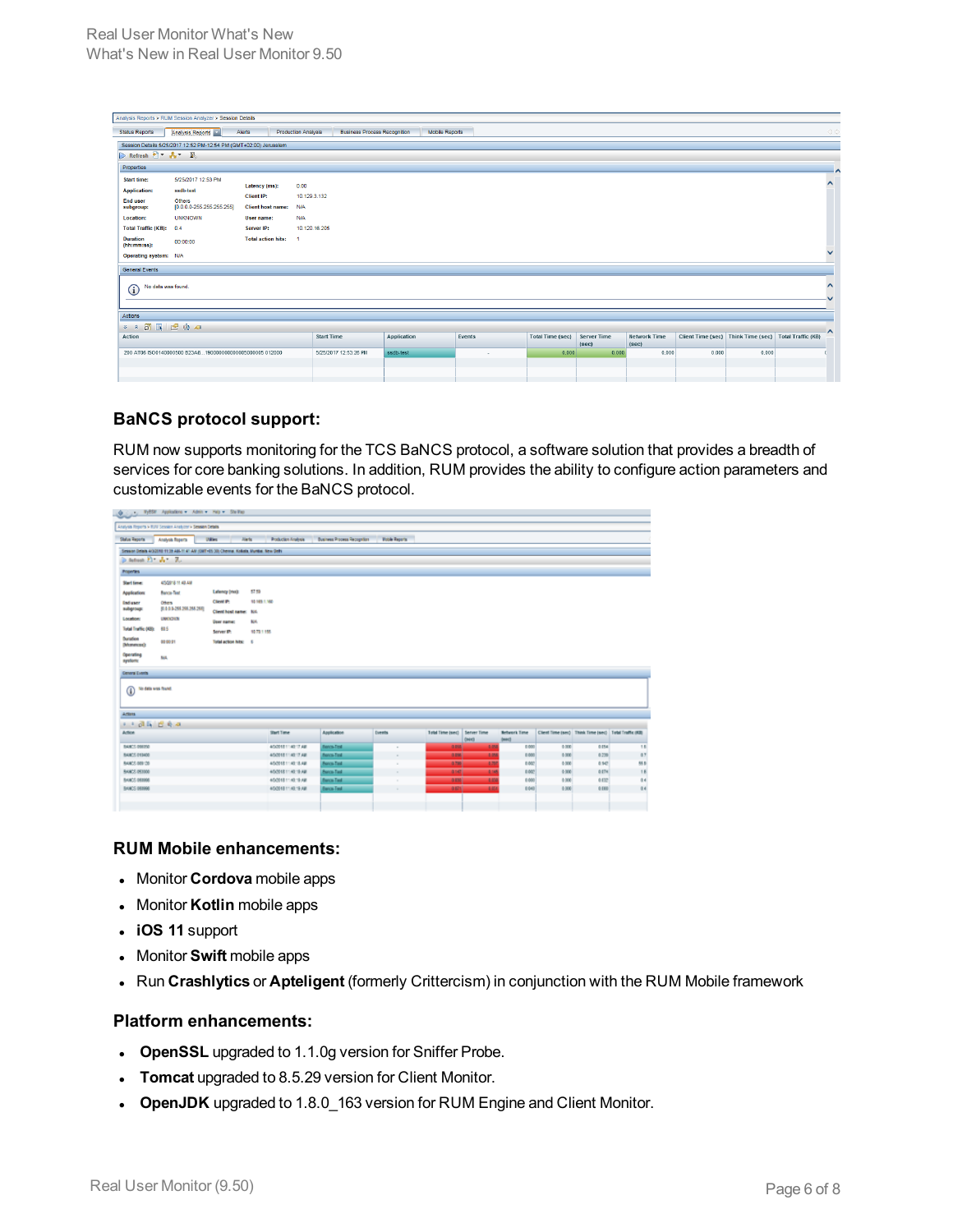- <sup>l</sup> **MySQL database** upgraded to 5.7.21 version for RUM Engine.
- <sup>l</sup> **RHEL 7.4** support: Sniffer Probe and Server Collectors can now be hosted on servers running on RHEL 7.4.
- **Engine web console** is now supported across browsers Microsoft Internet Explorer (IE 11.0), Mozilla Firefox (52.x ESR 64 bit), Google Chrome (65.0.3325.181).